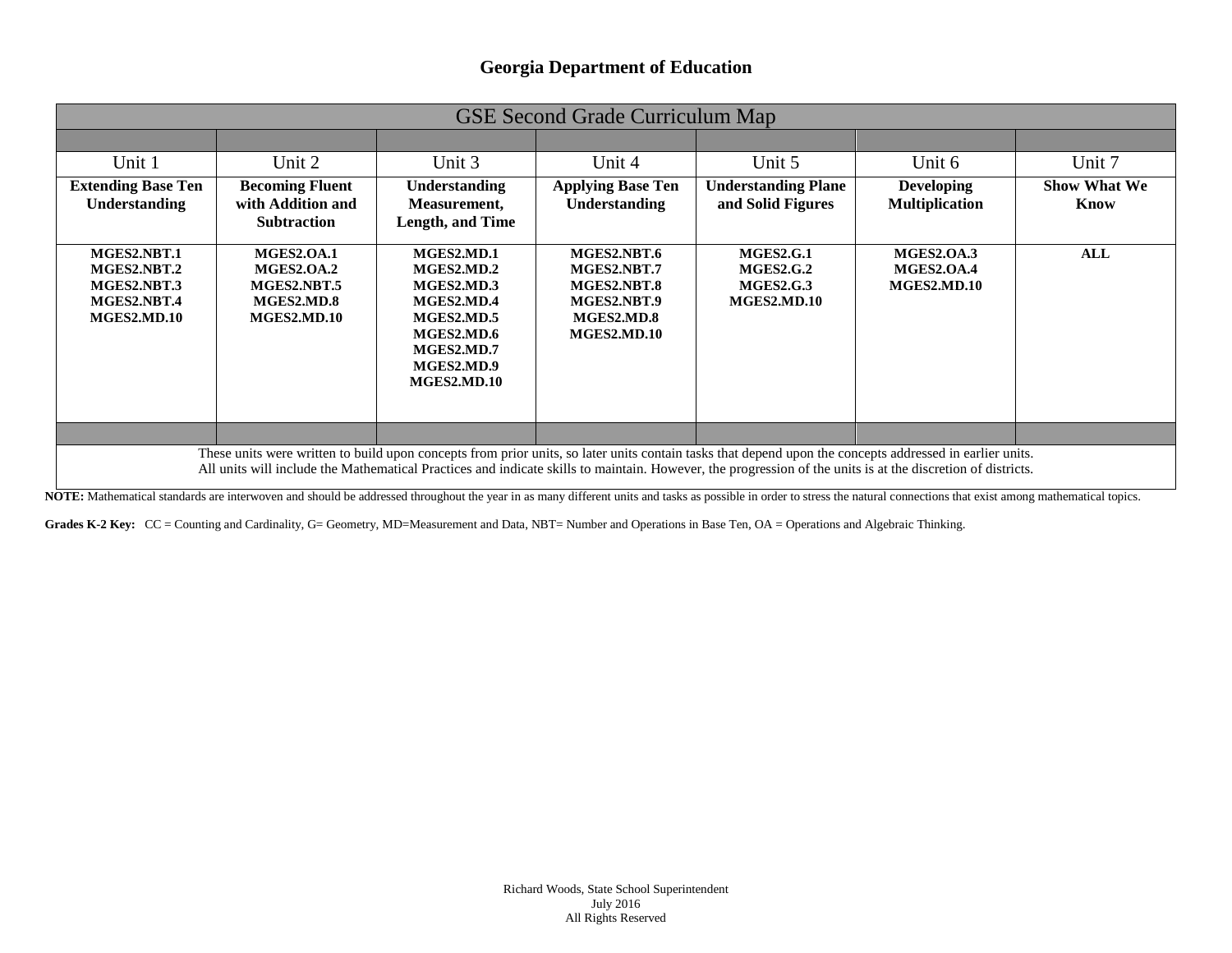### **Georgia Department of Education**

## **GSE Second Grade**

<span id="page-1-0"></span>

| <b>GSE Second Grade Expanded Curriculum Map</b>                                                 |                                                  |                                                          |                                                   |  |  |  |
|-------------------------------------------------------------------------------------------------|--------------------------------------------------|----------------------------------------------------------|---------------------------------------------------|--|--|--|
| <b>Standards for Mathematical Practice</b>                                                      |                                                  |                                                          |                                                   |  |  |  |
| 1 Make sense of problems and persevere in solving them.                                         |                                                  | 5 Use appropriate tools strategically.                   |                                                   |  |  |  |
| 2 Reason abstractly and quantitatively.                                                         |                                                  | 6 Attend to precision.                                   |                                                   |  |  |  |
| 3 Construct viable arguments and critique the reasoning of others.<br>4 Model with mathematics. |                                                  | 7 Look for and make use of structure.                    |                                                   |  |  |  |
|                                                                                                 |                                                  | 8 Look for and express regularity in repeated reasoning. |                                                   |  |  |  |
|                                                                                                 |                                                  |                                                          |                                                   |  |  |  |
| Unit 1                                                                                          | Unit 2                                           | Unit $3$                                                 | Unit $4$                                          |  |  |  |
| <b>Extending Base Ten Understanding</b>                                                         | <b>Becoming Fluent with Addition and</b>         | <b>Understanding Measurement, Length,</b>                | <b>Applying Base Ten Understanding</b>            |  |  |  |
|                                                                                                 | <b>Subtraction</b>                               | and Time                                                 |                                                   |  |  |  |
| Understand place value.                                                                         | Represent and solve problems involving           | Measure and estimate lengths in standard                 | Use place value understanding and                 |  |  |  |
| <b>MGSE2.NBT.1</b> Understand that the three                                                    | addition and subtraction.                        | units.                                                   | properties of operations to add and               |  |  |  |
| digits of a three-digit number represent                                                        | <b>MGSE2.OA.1</b> Use addition and subtraction   | MGSE2.MD.1 Measure the length of an                      | subtract.                                         |  |  |  |
| amounts of hundreds, tens, and ones; e.g., 706                                                  | within 100 to solve one and two step word        | object by selecting and using appropriate tools          | MGSE2.NBT.6 Add up to four two-digit              |  |  |  |
| equals 7 hundreds, 0 tens, and 6 ones.                                                          | problems by using drawings and equations         | such as rulers, yardsticks, meter sticks, and            | numbers using strategies based on place value     |  |  |  |
| Understand the following as special cases:                                                      | with a symbol for the unknown number to          | measuring tapes.                                         | and properties of operations.                     |  |  |  |
| 100 can be thought of as a bundle of<br>a.                                                      | represent the problem. Problems include          | MGSE2.MD.2 Measure the length of an                      | <b>MGSE2.NBT.7</b> Add and subtract within        |  |  |  |
| ten tens - called a "hundred."                                                                  | contexts that involve adding to, taking from,    | object twice, using length units of different            | 1000, using concrete models or drawings and       |  |  |  |
| The numbers 100, 200, 300, 400,<br>b.                                                           | putting together/taking apart (part/part/whole)  | measurements; describe how the two                       | strategies based on place value, properties of    |  |  |  |
| 500, 600, 700, 800, 900 refer to one,                                                           | and comparing with unknowns in all               | measurements relate to the size of the unit              | operations, and/or the relationship between       |  |  |  |
| two, three, four, five, six, seven,                                                             | positions.                                       | chosen. Understand the relative size of units            | addition and subtraction; relate the strategy to  |  |  |  |
| eight, or nine hundreds (and 0 tens                                                             | Add and subtract within 20.                      | in different systems of measurement. For                 | a written method.                                 |  |  |  |
| and 0 ones).                                                                                    | MGSE2.OA.2 Fluently add and subtract             | example, an inch is longer than a centimeter.            | MGSE2.NBT.8 Mentally add 10 or 100 to a           |  |  |  |
| MGSE2.NBT.2 Count within 1000; skip-                                                            | within 20 using mental strategies. $3$ By end of | (Students are not expected to convert between            | given number 100–900, and mentally subtract       |  |  |  |
| count by $5s$ , 10s, and 100s.                                                                  | Grade 2, know from memory all sums of two        | systems of measurement.)                                 | 10 or 100 from a given number 100-900.            |  |  |  |
| <b>MGSE2.NBT.3</b> Read and write numbers to                                                    | one-digit numbers.                               | MGSE2.MD.3 Estimate lengths using units of               | MGSE2.NBT.9 Explain why addition and              |  |  |  |
| 1000 using base-ten numerals, number names,                                                     | Use place value understanding and                | inches, feet, centimeters, and meters.                   | subtraction strategies work, using place value    |  |  |  |
| and expanded form.                                                                              | properties of operations to add and              | <b>MGSE2.MD.4</b> Measure to determine how               | and the properties of operations. <sup>6</sup>    |  |  |  |
| MGSE2.NBT.4 Compare two three-digit                                                             | subtract.                                        | much longer one object is than another,                  | Work with time and money.                         |  |  |  |
| numbers based on meanings of the hundreds,                                                      | MGSE2.NBT.5 Fluently add and subtract            | expressing the length difference in terms of a           | MGSE2.MD.8 Solve word problems                    |  |  |  |
| tens, and ones digits, using $>$ , $=$ , and $<$                                                | within 100 using strategies based on place       | standard length unit.                                    | involving dollar bills, quarters, dimes, nickels, |  |  |  |
| symbols to record the results of comparisons.                                                   | value, properties of operations, and/or the      | Relate addition and subtraction to length.               | and pennies, using $\$ and $\phi$ symbols         |  |  |  |
| Represent and interpret data.                                                                   | relationship between addition and subtraction.   | <b>MGSE2.MD.5</b> Use addition and subtraction           | appropriately. Example: If you have 2 dimes       |  |  |  |
| MGSE2.MD.10 Draw a picture graph and a                                                          | Work with time and money.                        | within 100 to solve word problems involving              | and 3 pennies, how many cents do you have?        |  |  |  |
| bar graph (with single-unit scale) to represent                                                 | MGSE2.MD.8 Solve word problems                   | lengths that are given in the same units, e.g.,          |                                                   |  |  |  |

<sup>-&</sup>lt;br><sup>2</sup> See Glossary, Table 1.

<sup>&</sup>lt;sup>3</sup> See standard 1.OA.6 for a list of mental strategies.

 $6$  Explanations may be supported by drawings or objects.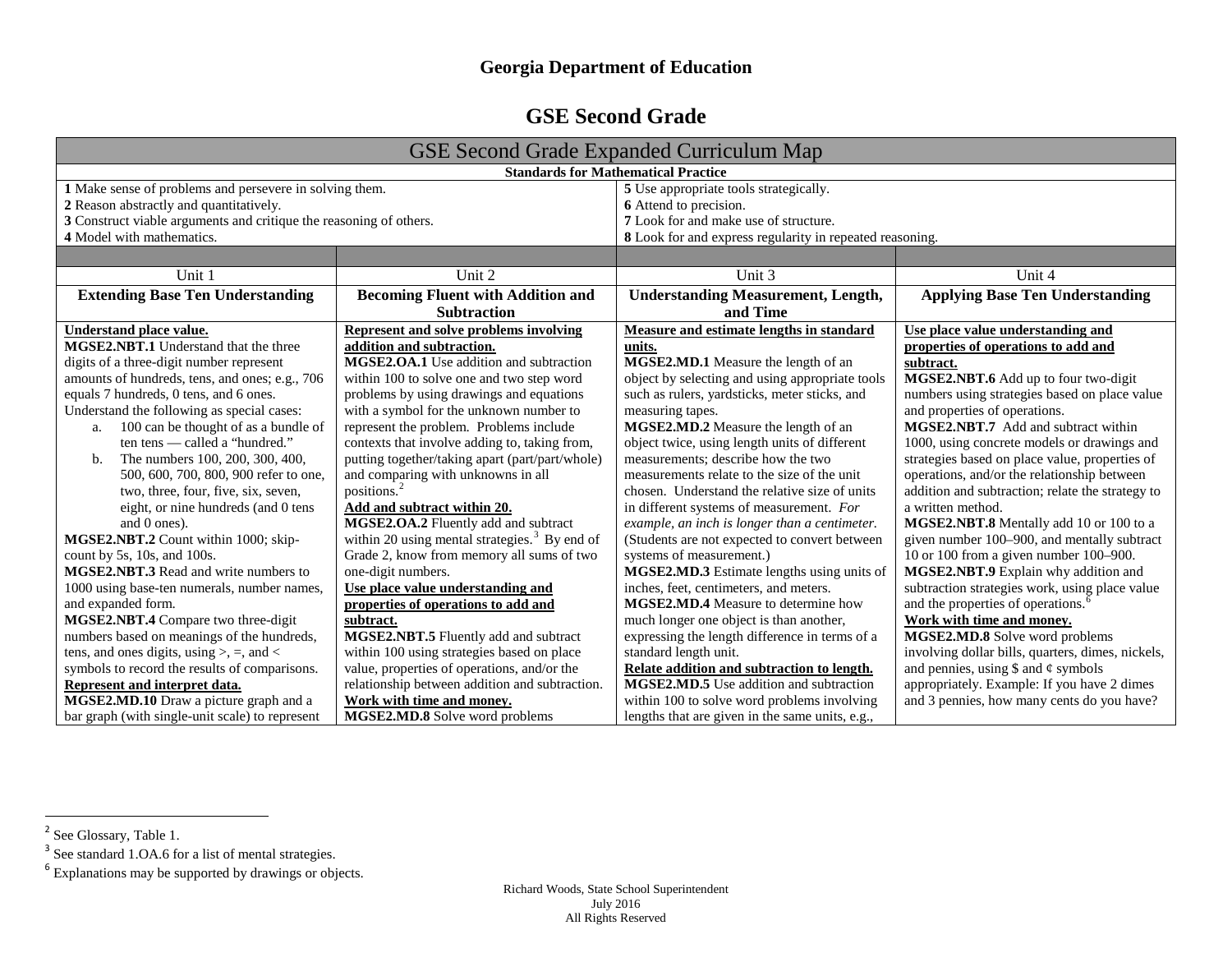#### **Georgia Department of Education**

<span id="page-2-0"></span>

| a data set with up to four categories. Solve               | involving dollar bills, quarters, dimes, nickels,          | by using drawings (such as drawings of rulers)             | Represent and interpret data.                              |
|------------------------------------------------------------|------------------------------------------------------------|------------------------------------------------------------|------------------------------------------------------------|
| simple put-together, take-apart, and compare               | and pennies, using $\$$ and $\phi$ symbols                 | and equations with a symbol for the unknown                | MGSE2.MD.10 Draw a picture graph and a                     |
| problems <sup>1</sup> using information presented in a bar | appropriately. Example: If you have 2 dimes                | number to represent the problem.                           | bar graph (with single-unit scale) to represent            |
| graph.                                                     | and 3 pennies, how many cents do you have?                 | MGSE2.MD.6 Represent whole numbers as                      | a data set with up to four categories. Solve               |
|                                                            | Represent and interpret data.                              | lengths from 0 on a number line diagram with               | simple put-together, take-apart, and compare               |
|                                                            | MGSE2.MD.10 Draw a picture graph and a                     | equally spaced points corresponding to the                 | problems <sup>7</sup> using information presented in a bar |
|                                                            | bar graph (with single-unit scale) to represent            | numbers 0, 1, 2, and represent whole-number                | graph.                                                     |
|                                                            | a data set with up to four categories. Solve               | sums and differences within 100 on a number                |                                                            |
|                                                            | simple put-together, take-apart, and compare               | line diagram.                                              |                                                            |
|                                                            | problems <sup>4</sup> using information presented in a bar | Work with time and money.                                  |                                                            |
|                                                            | graph.                                                     | <b>MGSE2.MD.7</b> Tell and write time from                 |                                                            |
|                                                            |                                                            | analog and digital clocks to the nearest five              |                                                            |
|                                                            |                                                            | minutes, using a.m. and p.m.                               |                                                            |
|                                                            |                                                            | Represent and interpret data.                              |                                                            |
|                                                            |                                                            | MGSE2.MD.9 Generate measurement data by                    |                                                            |
|                                                            |                                                            | measuring lengths of several objects to the                |                                                            |
|                                                            |                                                            | nearest whole unit, or by making repeated                  |                                                            |
|                                                            |                                                            | measurements of the same object. Show the                  |                                                            |
|                                                            |                                                            | measurements by making a line plot, where                  |                                                            |
|                                                            |                                                            | the horizontal scale is marked off in whole-               |                                                            |
|                                                            |                                                            | number units.                                              |                                                            |
|                                                            |                                                            | MGSE2.MD.10 Draw a picture graph and a                     |                                                            |
|                                                            |                                                            | bar graph (with single-unit scale) to represent            |                                                            |
|                                                            |                                                            | a data set with up to four categories. Solve               |                                                            |
|                                                            |                                                            |                                                            |                                                            |
|                                                            |                                                            | simple put-together, take-apart, and compare               |                                                            |
|                                                            |                                                            | problems <sup>5</sup> using information presented in a bar |                                                            |
|                                                            |                                                            | graph.                                                     |                                                            |
|                                                            |                                                            |                                                            |                                                            |
|                                                            |                                                            |                                                            |                                                            |

- <sup>4</sup> See Glossary, Table 1.
- <sup>5</sup> See Glossary, Table 1.

<sup>1&</sup>lt;br><sup>1</sup> See Glossary, Table 1.

<sup>&</sup>lt;sup>7</sup> See Glossary, Table 1.